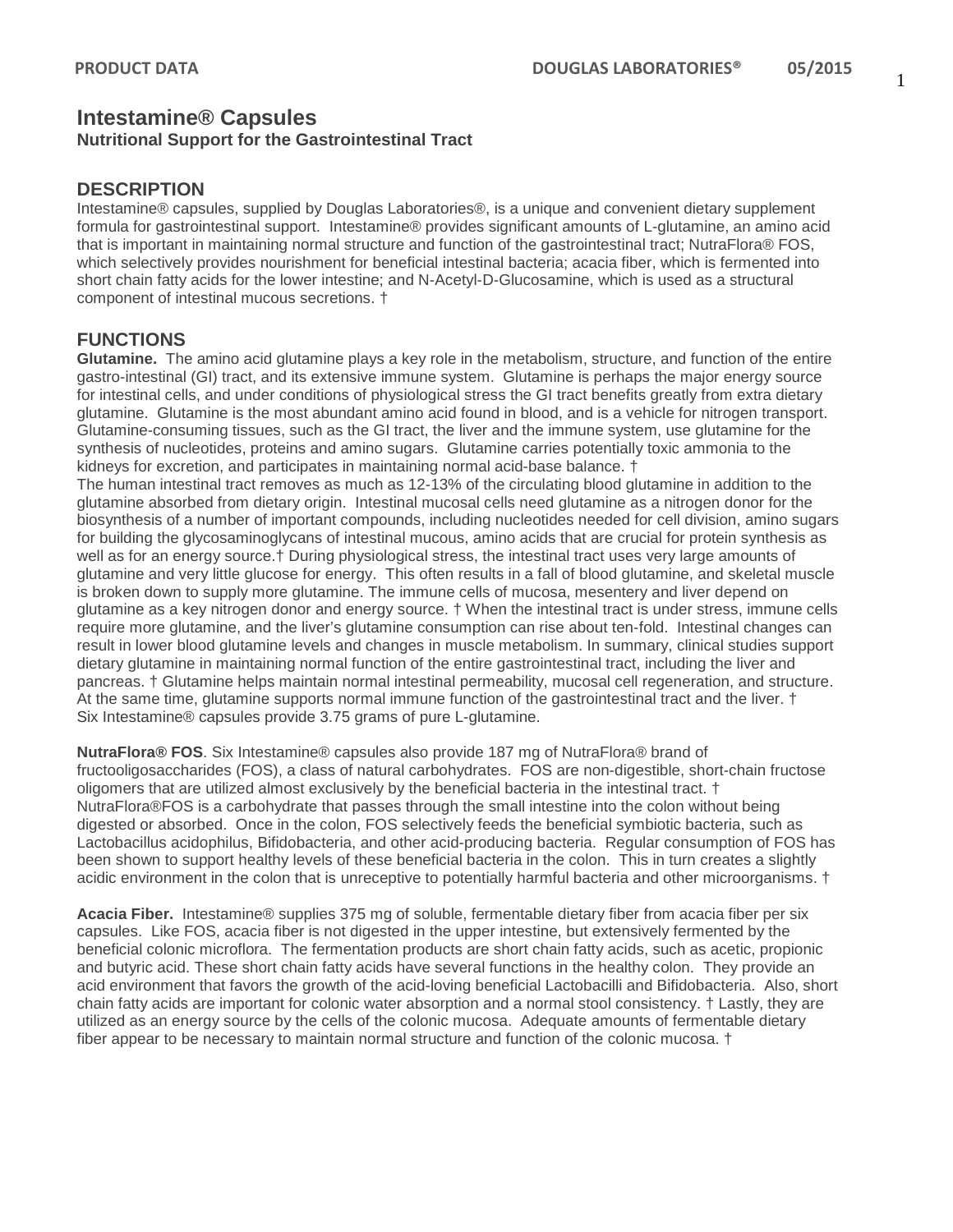## **Intestamine® Capsules Nutritional Support for the Gastrointestinal Tract**

**N-Acetyl-D-Glucosamine (from crab and shrimp).** Intestinal mucosal cells produce large amounts of mucous that are constantly secreted into the intestinal lumen. This mucous protects the mucosal cells, and helps propel digested food throughout the GI tract. Just like glucosamine sulfate, N-Acetyl-D-Glucosamine (NAG) is a naturally occurring amino sugar. NAG is found in glycosaminoglycans which are major structural components in intestinal mucous secretions as well as connective tissues. Supplementation with these amino sugars often helps maintain normal glycosaminoglycan synthesis and intestinal mucous production. † Most people can easily convert glucosamine into NAG. However, some individuals with intestinal conditions, this conversion appears to be less effective. NAG supplementation is usually preferred over glucosamine sulfate. Six Intestamine® capsules provide 187 mg of NAG to support normal mucous production for intestinal health.†

## **INDICATIONS**

Intestamine® capsules may be a useful dietary supplement for those who wish to provide nutritional support for a healthy GI tract.

# **FORMULA (#INT-C)**

| Six capsules contain:                                 |  |
|-------------------------------------------------------|--|
|                                                       |  |
| NutraFlora® FOS (Fructooligosaccharides)187 mg        |  |
|                                                       |  |
| N-Acetyl-D-Glucosamine (from crab and shrimp)  187 mg |  |

NutraFlora is a registered trademark of Golden Technologies Company, Inc.

## **SUGGESTED USE**

Adults take 6 capsules daily or as directed by your healthcare professional. Individuals with GI conditions should consult a health care professional for appropriate use of Intestamine® capsules for their nutritional support. For best results, take with cold or room-temperature foods or liquids. Do not take with foods or liquids that are hot or highly acidic.

Intestamine® can be taken regularly, and can be combined with probiotic dietary supplements, such as Douglas Laboratories' Multi-Probiotic 15 Billion or similar products delivering beneficial living bacteria.

#### WARNINGS

If you have an allergy to shellfish (including crab and shrimp), you should not use this product.

## **SIDE EFFECTS**

No adverse side effects have been reported.

## **STORAGE**

Store in a cool, dry place, away from direct light. Keep out of reach of children.